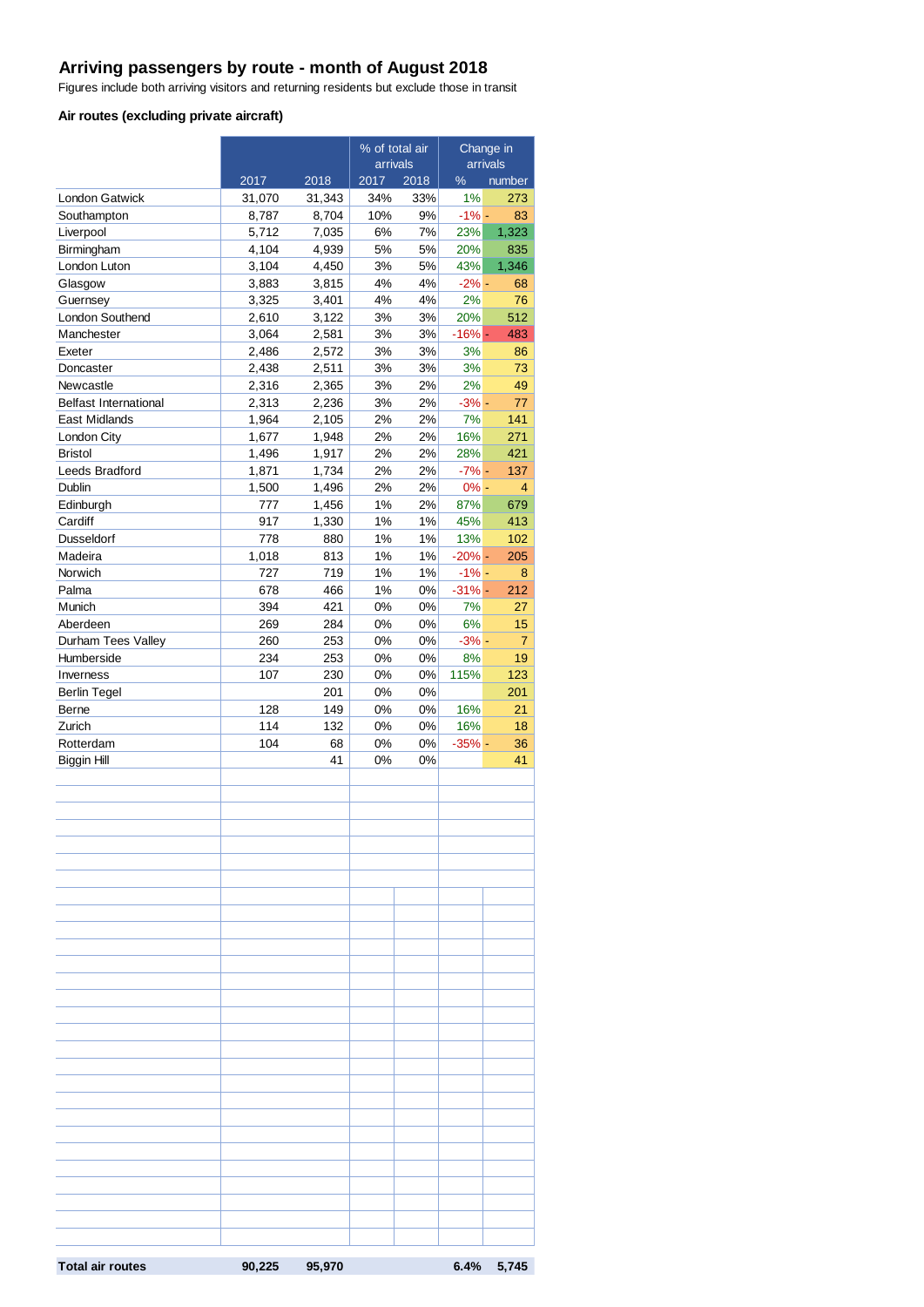## **Arriving passengers by route - month of August 2018**

Figures include both arriving visitors and returning residents but exclude those in transit

#### **Sea routes**

|                         |        |        | % of total sea<br>arrivals |       | Change in<br>arrivals |        |
|-------------------------|--------|--------|----------------------------|-------|-----------------------|--------|
|                         | 2017   | 2018   | 2017                       | 2018  | $\%$                  | number |
| St Malo                 | 32,285 | 31,731 | 50%                        | 49%   | $-2\%$ -              | 554    |
| Poole                   | 9,377  | 8,793  | 15%                        | 14%   | $-6% -$               | 584    |
| Guernsey                | 5,744  | 7,536  | 9%                         | 12%   | 31%                   | 1,792  |
| Visiting yachtsmen      | 4,957  | 5,687  | 8%                         | 9%    | 15%                   | 730    |
| Granville               | 3,818  | 4,550  | 6%                         | 7%    | 19%                   | 732    |
| Carteret                | 2,526  | 1,177  | 4%                         | 2%    | $-53%$ -              | 1,349  |
| Sark                    | 2,152  | 686    | 3%                         | 1%    | $-68%$ -              | 1,466  |
| Portsmouth              | 1,727  | 1,775  | 3%                         | 3%    | 3%                    | 48     |
| Cruise Ship             | 1,351  | 2,117  | 2%                         | 3%    | 57%                   | 766    |
| <b>Dielette</b>         | 236    | 90     | $0\%$                      | $0\%$ | $-62%$ -              | 146    |
|                         |        |        |                            |       |                       |        |
| <b>Total sea routes</b> | 64,173 | 64,142 |                            |       | $0.0\%$ -             | 31     |

### **Air and Sea combined**

|                              |         |          | share of<br>arrivals by air |      | Change in<br>arrivals |        |
|------------------------------|---------|----------|-----------------------------|------|-----------------------|--------|
|                              | 2017    | 2018     | 2017                        | 2018 | $\frac{9}{6}$         | number |
| Total arrivals (air and sea) | 154,398 | 160, 112 | <b>58%</b>                  | 60%  | 3.7%                  | 5.714  |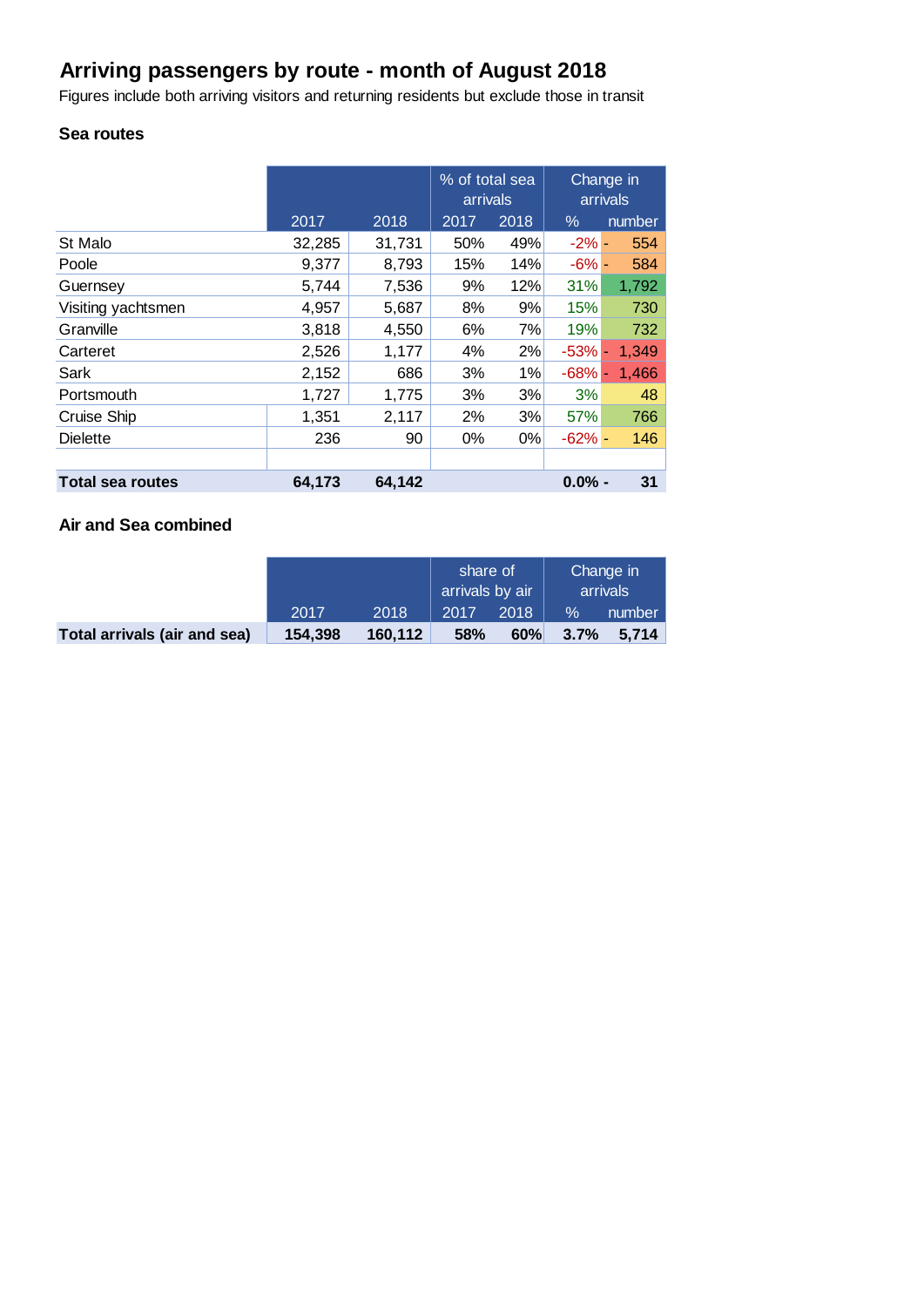#### **Arriving passengers by route - Year-to-date 2018**

Figures include both arriving visitors and returning residents but exclude those in transit

#### **Air routes (excluding private aircraft)**

|                              |                  |                  | % of total air |           | Change in           |                |
|------------------------------|------------------|------------------|----------------|-----------|---------------------|----------------|
|                              |                  |                  | arrivals       |           |                     | arrivals       |
|                              | 2017             | 2018             | 2017           | 2018      | $\%$                | number         |
| <b>London Gatwick</b>        | 217,840          | 220,672          | 40%            | 39%       | 1%                  | 2,832          |
| Southampton                  | 55,041           | 56,502           | 10%<br>8%      | 10%<br>8% | 3%<br>3%            | 1,461<br>1,098 |
| Liverpool<br>Guernsey        | 42,671<br>29,701 | 43,769<br>27,824 | 5%             | 5%        | $-6%$ -             | 1,877          |
| Birmingham                   | 24,120           | 27,597           | 4%             | 5%        | 14%                 | 3,477          |
| Glasgow                      | 19,443           | 19,354           | 4%             | 3%        | $0% -$              | 89             |
| <b>London Luton</b>          | 17,954           | 18,870           | 3%             | 3%        | 5%                  | 916            |
| Exeter                       | 15,538           | 16,782           | 3%             | 3%        | 8%                  | 1,244          |
| Manchester                   | 14,620           | 15,791           | 3%             | 3%        | 8%                  | 1,171          |
| East Midlands                | 11,851           | 12,653           | 2%             | 2%        | 7%                  | 802            |
| Doncaster                    | 11,038           | 11,893           | 2%             | 2%        | 8%                  | 855            |
| London City                  | 11,971           | 11,831           | 2%             | 2%        | $-1% -$             | 140            |
| Newcastle                    | 9,396            | 10,165           | 2%             | 2%        | 8%                  | 769            |
| London Southend              | 9,722            | 9,791            | 2%             | 2%        | 1%                  | 69             |
| <b>Bristol</b>               | 9,400            | 9,177            | 2%             | 2%        | $-2\%$ -            | 223            |
| <b>Belfast International</b> | 7,826            | 8,473            | 1%             | 1%        | 8%                  | 647            |
| Edinburgh                    | 1,955            | 7,355            | 0%             | 1%        | 276%                | 5,400          |
| Cardiff                      | 5,345            | 7,014            | 1%             | 1%        | 31%                 | 1,669          |
| Dublin                       | 5,771            | 6,183            | 1%             | 1%        | 7%                  | 412            |
| Leeds Bradford               | 5,425            | 5,390            | 1%             | 1%        | $-1\% -$            | 35             |
| <b>Dusseldorf</b>            | 3,719            | 3,910            | 1%             | 1%        | 5%                  | 191            |
| Madeira                      | 3,996            | 3,689            | 1%             | 1%        | $-8% -$             | 307            |
| Norwich                      | 2,661            | 2,606            | 0%             | 0%        | $-2\%$ -            | 55             |
| Munich                       | 1,205            | 1,655            | 0%             | 0%        | 37%                 | 450            |
| Palma<br>Tenerife            | 1,687<br>1,377   | 1,489<br>1,291   | 0%<br>0%       | 0%<br>0%  | $-12% -$<br>$-6% -$ | 198<br>86      |
| Aberdeen                     | 1,108            | 1,068            | 0%             | 0%        | $-4% -$             | 40             |
| Durham Tees Valley           | 1,017            | 1,049            | 0%             | 0%        | 3%                  | 32             |
| Geneva                       | 945              | 937              | 0%             | 0%        | $-1%$ -             | 8              |
| Humberside                   | 847              | 920              | 0%             | 0%        | 9%                  | 73             |
| Inverness                    | 702              | 761              | 0%             | 0%        | 8%                  | 59             |
| <b>Berlin Tegel</b>          |                  | 748              | $0\%$          | 0%        |                     | 748            |
| Zurich                       | 487              | 654              | 0%             | 0%        | 34%                 | 167            |
| Berne                        | 674              | 612              | 0%             | 0%        | $-9% -$             | 62             |
| Hamburg                      |                  | 386              | 0%             | 0%        |                     | 386            |
| Vienna                       | 530              | 348              | 0%             | 0%        | $-34%$ -            | 182            |
| Rotterdam                    | 378              | 341              | 0%             | 0%        | $-10%$ -            | 37             |
| Stuttgart                    |                  | 190              | 0%             | 0%        |                     | 190            |
| Kassel                       | 84               | 160              | 0%             | 0%        | 90%                 | 76             |
| Erfurt                       |                  | 156              | 0%             | 0%        |                     | 156            |
| Malaga                       |                  | 156              | 0%             | 0%        |                     | 156            |
| Hannover                     |                  | 144              | 0%             | 0%        |                     | 144            |
| Grenoble                     |                  | 133              | 0%             | 0%        |                     | 133            |
| Faro                         | 117              | 131              | 0%             | 0%        | 12%                 | 14             |
| Salzburg                     |                  | 130<br>107       | 0%<br>0%       | 0%        |                     | 130<br>107     |
| Basel<br>Sonderborg          |                  | 100              | 0%             | 0%<br>0%  |                     | 100            |
| Madrid                       | 4                | 88               | 0%             | 0%        | 2100%               | 84             |
| Luxembourg                   | 70               | 74               | 0%             | 0%        | 6%                  | $\overline{4}$ |
| Biggin Hill                  |                  | 41               | 0%             | 0%        |                     | 41             |
| Barcelona                    |                  | 34               | 0%             | 0%        |                     | 34             |
| Alderney                     | 88               |                  | 0%             | 0%        | $-100%$ -           | 88             |
| Bournemouth                  | 148              |                  | 0%             | 0%        | $-100%$ -           | 148            |
| Bremen                       | 145              |                  | 0%             | 0%        | $-100%$ -           | 145            |
| Cork                         | 136              |                  | 0%             | 0%        | $-100%$ -           | 136            |
| Dresden                      | 144              |                  | 0%             | 0%        | $-100%$ -           | 144            |
| Frankfurt Main               | 147              |                  | 0%             | 0%        | $-100\%$ -          | 147            |
| Friedrichshafen              | 210              |                  | 0%             | 0%        | $-100%$ -           | 210            |
| Newquay                      | 119              |                  | 0%             | 0%        | $-100%$ -           | 119            |
| Porto                        | 138              |                  | 0%             | 0%        | $-100\%$ -          | 138            |
| Rennes                       | 11               |                  | 0%             | 0%        | $-100\%$ -          | 11             |
| Visby                        | 330              |                  | 0%             | 0%        | $-100%$ -           | 330            |

| <b>Total air routes</b> | 549,852 571,194 | 3.9% 21,342 |
|-------------------------|-----------------|-------------|
|                         |                 |             |